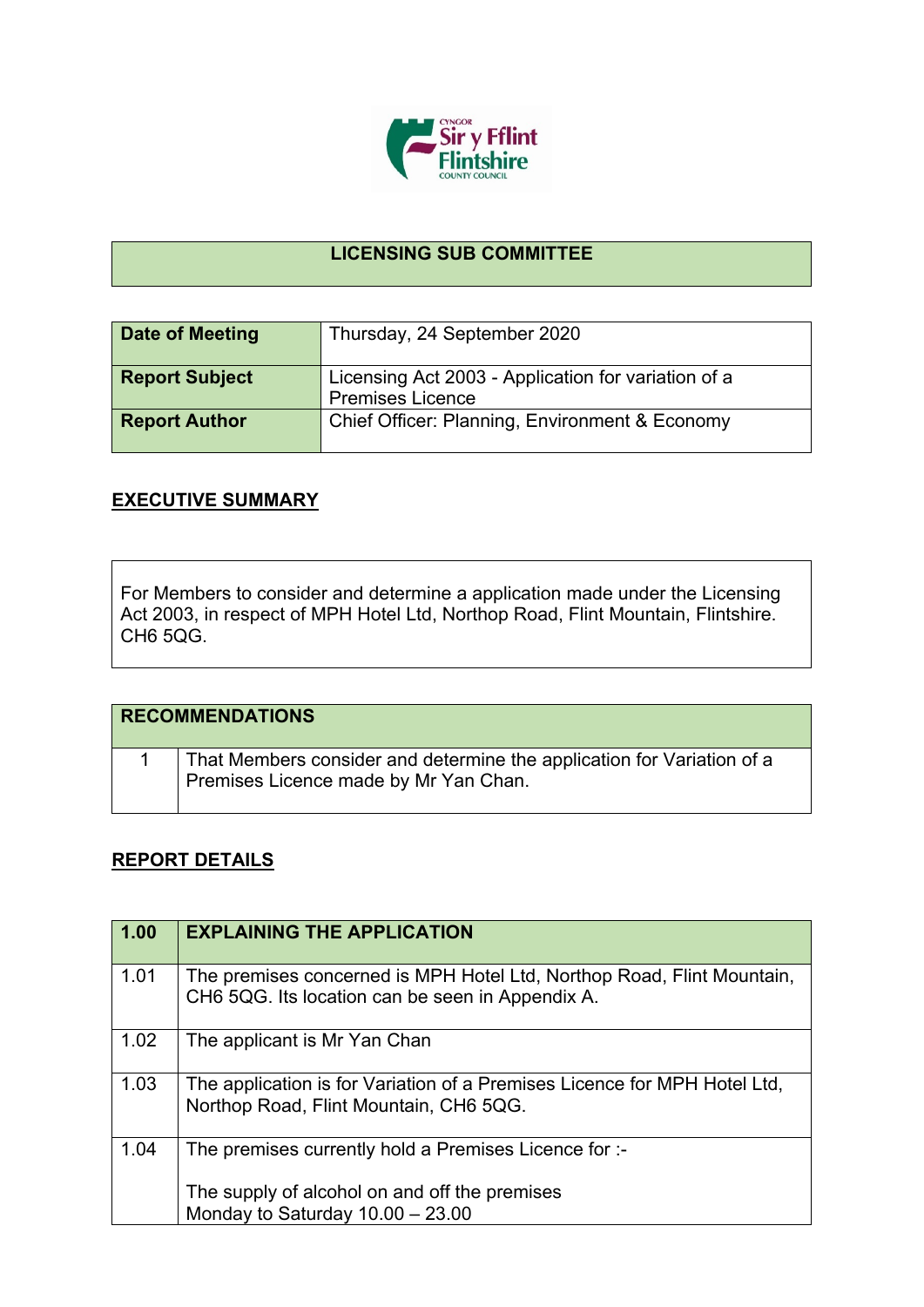|      | Sunday including Good Friday 12.00 - 22.30                                                                                                        |
|------|---------------------------------------------------------------------------------------------------------------------------------------------------|
|      | Christmas Day - 12.00 - 15.00 & 19.00 - 23.30<br>New Year's Eve - 24 hours                                                                        |
|      | Monday to Sunday $10.00 - 01.00$ (In the bar area only)                                                                                           |
|      |                                                                                                                                                   |
|      | Live music, recorded music, dance (indoors only)                                                                                                  |
|      | Monday to Saturday 11.00am - midnight<br>Sunday 12.00 - 23.30                                                                                     |
|      |                                                                                                                                                   |
|      | Late Night refreshment (indoors only)                                                                                                             |
|      | Monday 23.00 - 05.00<br>Tuesday to Sunday 23.00 - midnight                                                                                        |
|      |                                                                                                                                                   |
| 1.05 | The Variation application is to allow :-                                                                                                          |
|      | The supply of alcohol on and off the premises                                                                                                     |
|      | Monday to Sunday 10.00 - 01.00 (In all licensed areas)<br>New Year's Eve to remain as per existing licence                                        |
|      | To remove the restriction on Christmas Day and Good Friday                                                                                        |
|      |                                                                                                                                                   |
|      | To add recorded music in the front outside area<br>Monday to Saturday $12.00 - 22.00$                                                             |
|      | Sunday 12.00 - 20.00                                                                                                                              |
|      |                                                                                                                                                   |
|      | To amend Late Night Refreshment to<br>Monday to Sunday $23.00 - 05.00$                                                                            |
|      |                                                                                                                                                   |
| 1.06 | A plan to identify the front outside area is show as Appendix B1 and a plan                                                                       |
|      | to identify the inside of the building is shown as Appendix B2.                                                                                   |
|      |                                                                                                                                                   |
| 1.07 | A letter was received from Mrs Ann Williams from North Wales Police<br>(NWP) on 11 <sup>th</sup> August 2020. The letter made no objection to the |
|      | application, but asked for additional conditions in relation to CCTV,                                                                             |
|      | Challenge 25 and Door Supervisors. The applicant has agreed to these                                                                              |
|      | conditions being attached to the existing premises licence therefore NWP<br>have confirmed they will not be attending the hearing. Please see     |
|      | Appendix C.                                                                                                                                       |
| 1.08 | Representations to the variation application were received from Flintshire                                                                        |
|      | County Council's Pollution Control section on 24th July 2020. These are                                                                           |
|      | shown at Appendix D.                                                                                                                              |
| 1.09 | North Wales Fire and Rescue Service have confirmed in writing that they                                                                           |
|      | will not be making any representations to the Licensing Authority regarding                                                                       |
|      | the application. See Appendix E.                                                                                                                  |
| 1.10 | Two Letters of representation from local residents were received in                                                                               |
|      | objection to the variation application. See Appendix F.                                                                                           |
| 1.11 | For variation applications, applicants are required to submit an operating                                                                        |
|      |                                                                                                                                                   |
|      | schedule, detailing any additional steps they intend to take to promote the<br>four licensing objectives, which are:                              |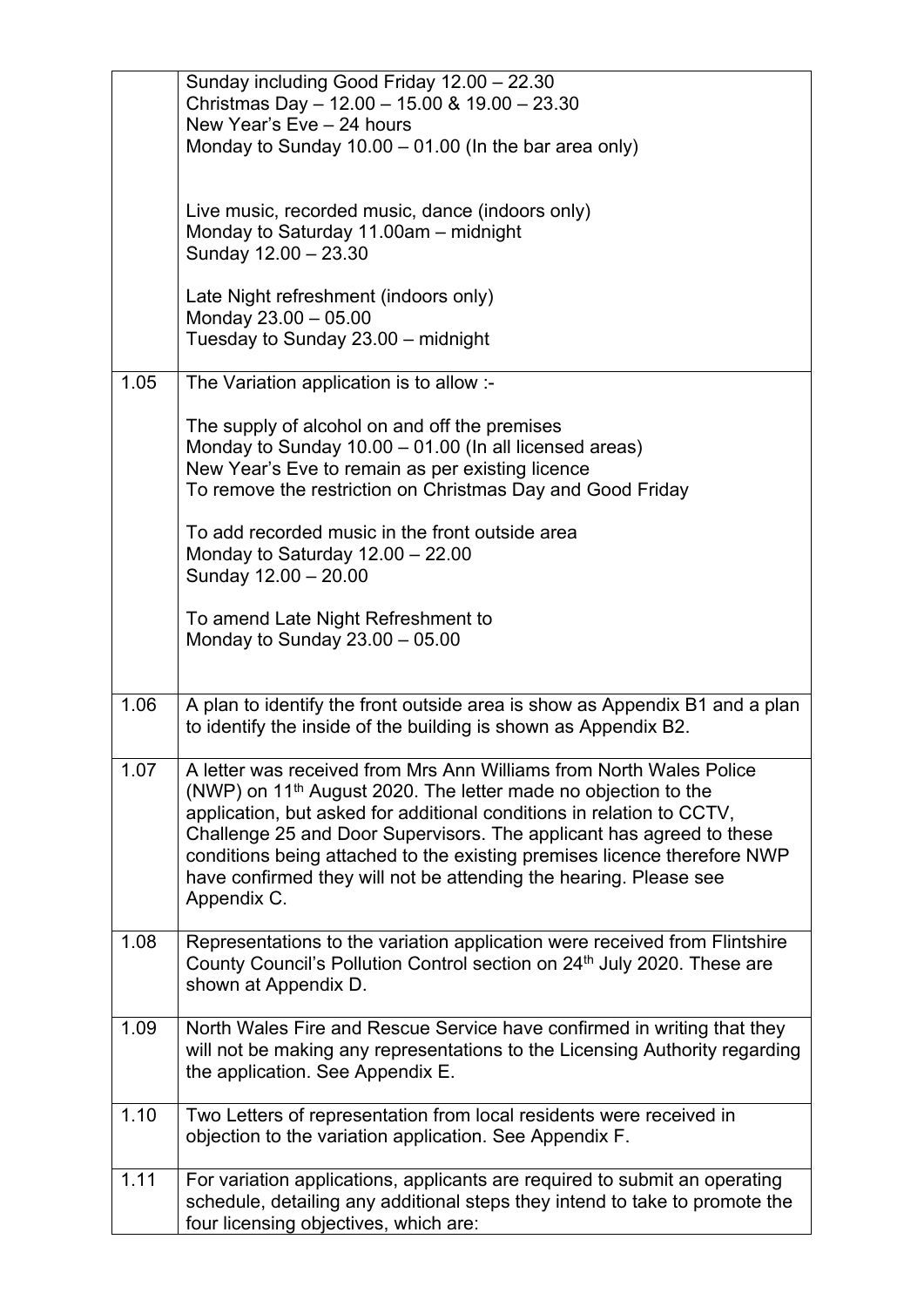|      | The prevention of crime and disorder<br>$\bullet$<br>Public safety<br>The prevention of public nuisance<br>The protection of children from harm                                                                                                                                               |
|------|-----------------------------------------------------------------------------------------------------------------------------------------------------------------------------------------------------------------------------------------------------------------------------------------------|
|      | The steps that the applicant intends to take to promote the four licensing<br>objectives are set out in Appendix G.                                                                                                                                                                           |
| 1.12 | The application was advertised in the correct manner.                                                                                                                                                                                                                                         |
| 1.13 | The applicant previously notified the licensing section of four Temporary<br>Event Notices (TEN's) for the following dates and times.                                                                                                                                                         |
|      | Notice 1 6th – 8th August $2020 - 12.00 - 22.00$                                                                                                                                                                                                                                              |
|      | Notice 2 13th - 16th August 2020 - 12.00 - 22.00                                                                                                                                                                                                                                              |
|      | Notice $3\,20$ th - 23rd August - 12.00 - 22.00                                                                                                                                                                                                                                               |
|      | The TEN's were to cover licensable activity in the outside area as<br>indicated in Appendix B1.                                                                                                                                                                                               |
| 1.14 | Three of these Temporary Event Notices were considered at a Licensing<br>Sub-committee hearing following objections made by Flintshire County<br><b>Council's Pollution Control Officer.</b>                                                                                                  |
| 1.15 | The TEN's were approved after the applicants voluntary suggestion to<br>amend the end time of each of the TEN's to 21.00 hours.                                                                                                                                                               |
|      | The Chairman advised Mr. Chan (though not a condition of the approval)<br>that the Sub Committee wished him to continue to manage and maintain<br>the premises to ensure that there would be no disturbance to local<br>residents due to loud music emanating from the site.                  |
| 1.16 | During the application period a marquee has been erected in the outside<br>area being considered as part of this variation. It has been confirmed that<br>there is no current planning permission for this structure.                                                                         |
| 1.17 | In addition to this during the Coronavirus Pandemic the compliance team<br>have had occasion to speak with the applicant on three separate<br>occasions in relation to gatherings, social distancing and not following the<br>Welsh Government guidance in relation to gazebo's and marquees. |
| 1.18 | When the applicant was asked to provide his risk assessment which is<br>mandatory under the coronavirus regulations he failed to provide this.                                                                                                                                                |

| 2.00 | <b>RESOURCE IMPLICATIONS</b>    |
|------|---------------------------------|
| 2.01 | None in respect of this report. |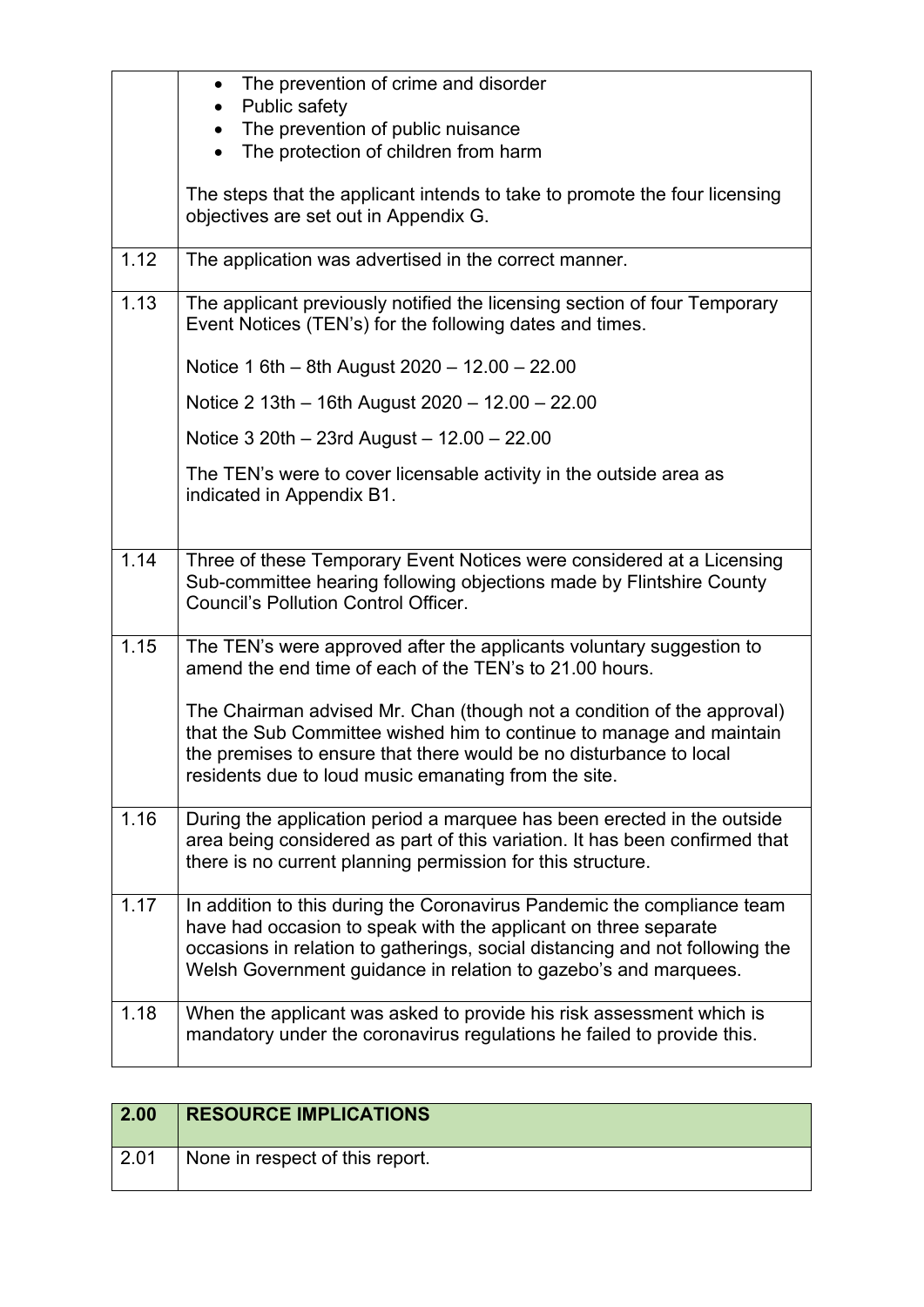| 3.00 | <b>CONSULTATIONS REQUIRED / CARRIED OUT</b>                                                                                  |
|------|------------------------------------------------------------------------------------------------------------------------------|
| 3.01 | A 28 day consultation period was carried out following receipt of the<br>application, as required by the Licensing Act 2003. |

| 4.00 | <b>RISK MANAGEMENT</b>                                                                                                  |
|------|-------------------------------------------------------------------------------------------------------------------------|
| 4.01 | All risks are addressed in the steps taken to promote the four licensing<br>objectives shown in the Operating Schedule. |

| 5.00 | <b>APPENDICES</b>                                                                                                                                                                                                                                                                                                                                                                                                                          |
|------|--------------------------------------------------------------------------------------------------------------------------------------------------------------------------------------------------------------------------------------------------------------------------------------------------------------------------------------------------------------------------------------------------------------------------------------------|
| 5.01 | Appendix A: Location Plan<br>Appendix B1: Plan of the outside area<br>Appendix B2: Plans of the inside areas<br>Appendix C: Letter from North Wales Police<br>Appendix D: Representations from Flintshire County Council's Pollution<br><b>Control Section</b><br>Appendix E: Letter from Fire and Rescue Service<br>Appendix F: Representations from local residents<br>Appendix G: Steps to be taken to promote the Licensing Objectives |

| 6.00 | <b>LIST OF ACCESSIBLE BACKGROUND DOCUMENTS</b>                                                                                  |
|------|---------------------------------------------------------------------------------------------------------------------------------|
| 6.01 | Licensing Act 2003<br>Section 182 Guidance for Licensing Authorities                                                            |
|      | https://www.gov.uk/government/publications/explanatory-memorandum-<br>revised-guidance-issued-under-s-182-of-licensing-act-2003 |
|      | <b>Flintshire County Council's Statement of Licensing Policy</b>                                                                |
|      | <b>Contact Officer: Jacqui Dale, Licensing Officer</b><br>Telephone: 01352 703377<br>E-mail: licensing@flintshire.gov.uk        |

| 7.00 | <b>GLOSSARY OF TERMS</b>                                                                                                                                                           |
|------|------------------------------------------------------------------------------------------------------------------------------------------------------------------------------------|
| 7.01 | <b>Licensing Act 2003</b> – referred to as the Act.                                                                                                                                |
|      | <b>Premises Licence</b> – means a licence granted under the Act, in respect of<br>any premises, which authorises the premises to be used for one or more<br>licensable activities. |